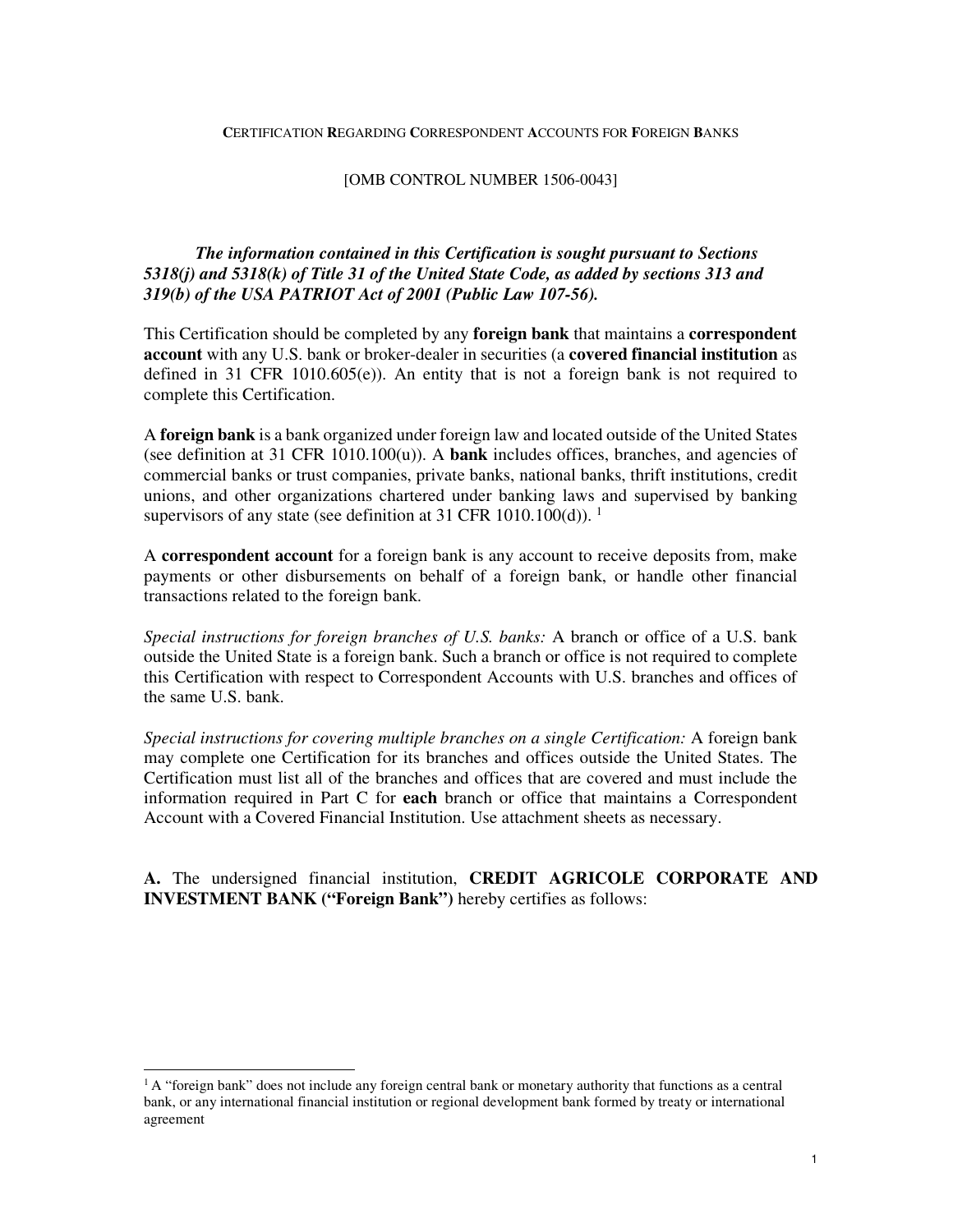### **B. Correspondent Accounts Covered by this Certification:** Check **one** box.

 This Certification applies to **all** accounts established for Foreign Bank by Covered Financial Institutions.

 $\Box$  This Certification applies to Correspondent Accounts established by  $(name$  of

Covered Financial Institution(s)) for Foreign Bank.

### **C. Physical Presence/Regulated Affiliate Status:** Check **one** box and complete the blanks.

Foreign Banks maintains a **physical presence** in any country. That means:

- Foreign Bank has a place of business at the following street address: **12 Place des Etats-Unis - CS 70052 – 92547 MONTROUGE CEDEX**,where Foreign Bank employs one or more individuals on a full-time basis and maintains operating records related to its banking activities.
- The above address is in **FRANCE**, where Foreign Bank is authorized to conduct banking activities.
- Foreign Bank is subject to inspection by **Autorité de contrôle prudentiel et de résolution**, the banking authority that licensed Foreign Bank to conduct banking activities.
- Foreign Bank does not have a physical presence in any country, but Foreign Bank is a **regulated affiliate**. That means:
	- Foreign Bank is an affiliate of a depository institution, credit union, or a foreign bank that maintains a physical presence at the following street address: \_\_\_\_\_\_\_\_\_\_\_\_\_\_\_\_\_\_\_\_\_\_\_\_\_\_\_\_\_\_\_\_\_\_\_\_\_\_\_\_\_\_\_\_\_\_\_\_\_\_\_\_\_, where it employs one or more persons on a full-time basis and maintains operating records related to its banking activities.
	- The above address is in  $(insert country)$ , where the depository institution, credit union, or foreign bank is authorized to conduct banking activities.
	- Foreign Bank is subject to supervision by example the subset Banking (insert Banking Authority), the same banking authority that regulates the depository institution, credit union, or foreign bank.
- Foreign Bank does **not** have a physical presence in a country and is **not** a regulated affiliate.

### **D. Indirect Use of Correspondent Accounts: Check box to certify.**

 No Correspondent Account maintained by a Covered Financial Institution may be used to indirectly provide banking services to certain foreign banks. Foreign Bank hereby certifies that it does **not** use any Correspondent Account with a Covered Financial Institution to indirectly provide banking services to any foreign bank that does not maintain a physical presence in any country and that is not a regulated affiliate.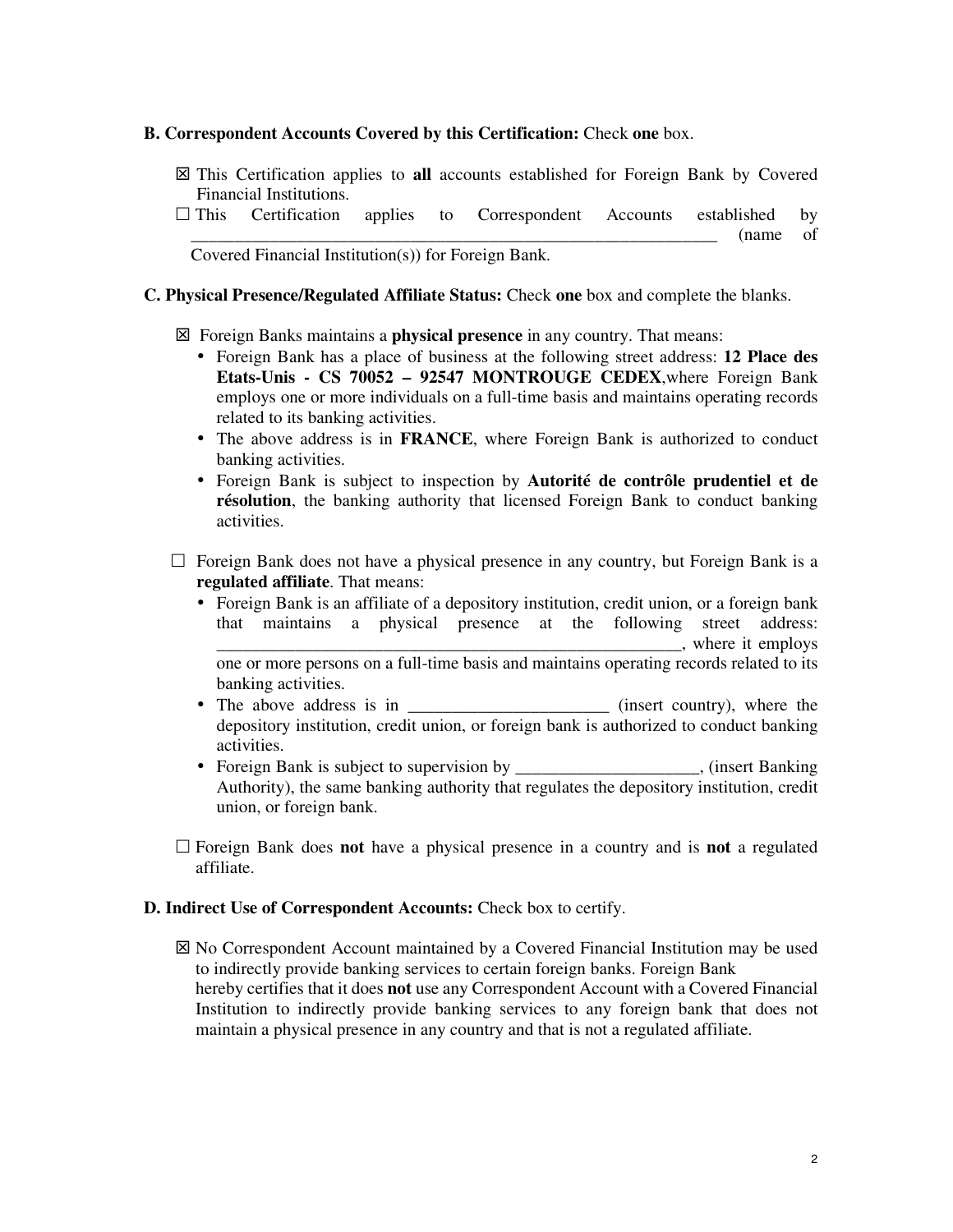- **E. Ownership Information:** Check box 1 or 2 below, **if applicable.** 
	- 1. **Form FR Y-7 is on file.** Foreign Bank has filed with the Federal Reserve Board a current Form FR Y-7 and has disclosed its ownership information on Item 4 of Form FR Y-7.
	- 2. **Foreign Bank's shares are publicly traded.** Publicly traded means that the shares are traded on an exchange or an organized over-the-counter market that is regulated by a foreign securities authority as defined in section 3(a)(50) of the Securities Exchange Act of 1934 (15 U.S.C. 78c(a)(50)).

If **neither** box 1 or 2 of Part E is checked, complete Item 3 below, **if applicable.** 

 $\Box$  3. Foreign Bank has no **owner(s)** except as set forth below. For purposes of this Certification, **owner** means any person who, directly or indirectly, (a) owns, controls, or has power to vote 25 percent or more of any class of voting securities or other voting interests of Foreign Bank; or (b) controls in any manner the election of a majority of the directors (or individuals exercising similar functions) of Foreign Bank. For purposes of this Certification, (i) **person** means any individual, bank, corporation, partnership, limited liability company or any other legal entity; (ii) **voting securities or other voting interests** means securities or other interests that entitle the holder to vote for or select directors (or individuals exercising similar functions); and (iii) members of the same family<sup>2</sup> shall be considered one **person**.

| Name | Address |
|------|---------|
|      |         |
|      |         |
|      |         |
|      |         |

#### **F. Process Agent:** complete the following

L

The following individual or entity: **CREDIT AGRICOLE CORPORATE AND INVESTMENT BANK NEW YORK BRANCH** is a resident of the United States at the following street address: **1301 Avenue of the Americas, New York, NY 1001**, and is authorized to accept service of legal process on behalf of Foreign Bank from the Secretary of the Treasury or the Attorney General of the United States pursuant to Section 5318(k) of title 31, United States Code.

<sup>&</sup>lt;sup>2</sup> The same family means parents, spouses, children, siblings, uncles, aunts, grandparents, grandchildren, first cousins, stepchildren, stepsiblings, parents-in-law and spouses of any of the foregoing. In determining the ownership interests of the same family, any voting interest of any family member shall be taken into account.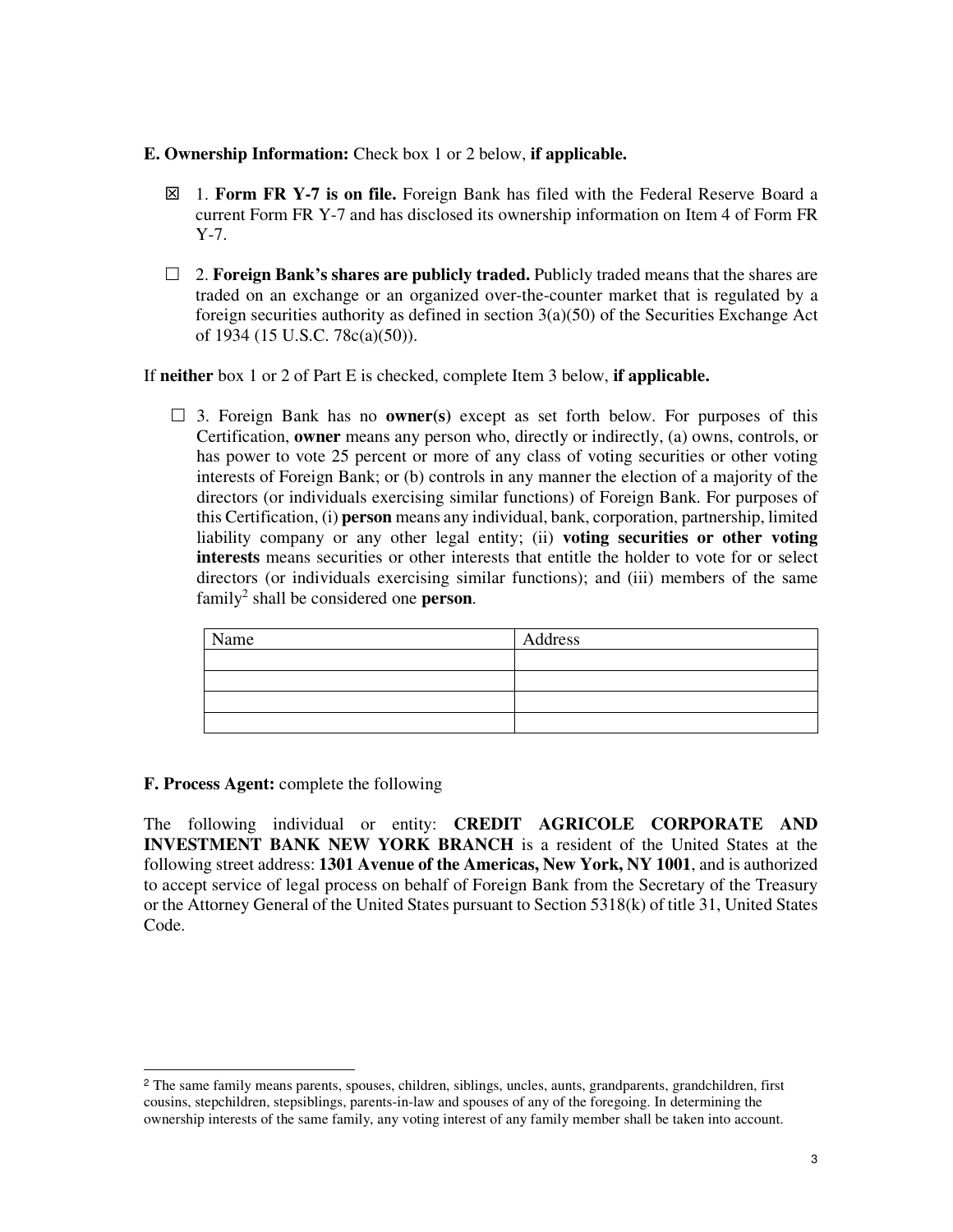#### **G. General**

Foreign Bank hereby agrees to notify in writing each Covered Financial Institution at which it maintains any Correspondent Account of any change in facts or circumstances reported in this Certification. Notification shall be given within 30 calendar days of such change.

Foreign Bank understands that each Covered Financial Institution at which it maintains a Correspondent Account may provide a copy of this Certification to the Secretary of the Treasury and the Attorney General of the United States. Foreign Bank further understands that the statements contained in this Certification may be transmitted to one or more departments or agencies of the United States of America for the purpose of fulfilling such departments' and agencies' governmental functions.

We certify that we have read and understand this Certification, that the statements made in this Certification are complete and correct, and that we are authorized to execute this Certification on behalf of Foreign Bank.

## **CREDIT AGRICOLE CORPORATE AND INVESTMENT BANK**  [Name of Foreign Bank]

**Managing Director Global Head of Financial Security Global Head of Financial Institutions CACIB Group International Trade and Transaction Banking** 

**Executed on this April 14th, 2022**

| Received and reviewed by:                                                                                                                                                                                                      |  |  |  |  |  |  |
|--------------------------------------------------------------------------------------------------------------------------------------------------------------------------------------------------------------------------------|--|--|--|--|--|--|
|                                                                                                                                                                                                                                |  |  |  |  |  |  |
| Title:                                                                                                                                                                                                                         |  |  |  |  |  |  |
| For: the contract of the contract of the contract of the contract of the contract of the contract of the contract of the contract of the contract of the contract of the contract of the contract of the contract of the contr |  |  |  |  |  |  |
| [Name of Covered Financial Institution]                                                                                                                                                                                        |  |  |  |  |  |  |
| Date:                                                                                                                                                                                                                          |  |  |  |  |  |  |

[67 FR 60573, Sept. 26, 2002]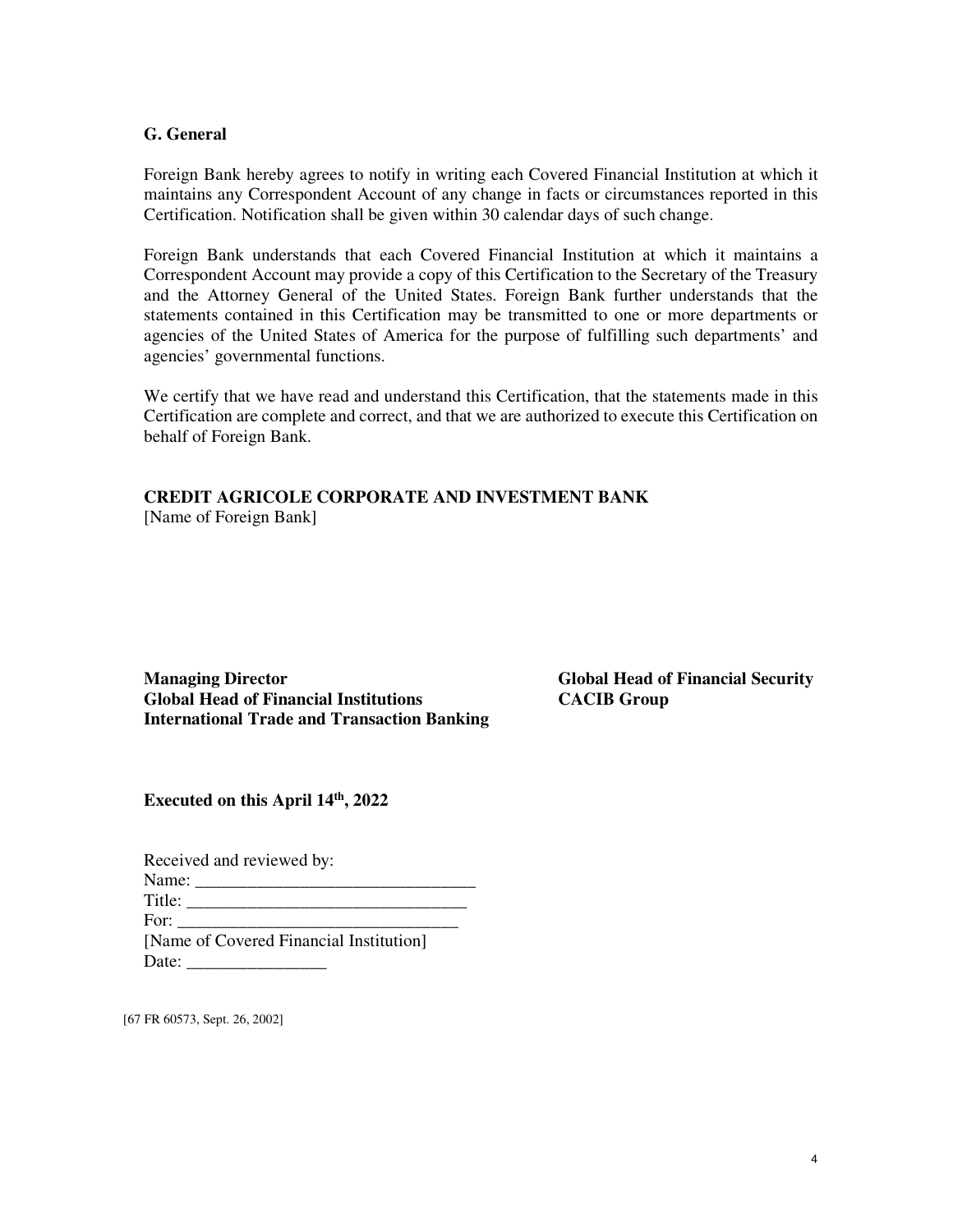#### **CREDIT AGRICOLE CIB - TABLE OF BRANCHES AND SUBSIDIARIES**

| Branches / Subsidiaries(*)       | Area    | Country              | Address                                                                                                                     | Local Regulator (Name and Internet link)                                                                                                                                                      |
|----------------------------------|---------|----------------------|-----------------------------------------------------------------------------------------------------------------------------|-----------------------------------------------------------------------------------------------------------------------------------------------------------------------------------------------|
| Banco Credit Agricole Brasil*    | America | Brazil               | Av. Brigadeiro Faria Lima, 4.440, 3º<br>andar, Itaim Bibi,<br>CEP 04538-132 São Paulo,<br><b>SAO PAULO</b><br><b>BRAZIL</b> | Central Bank of Brasil<br>http://www.bcb.gov.br/pt-br#!/home<br>Comissão de Valores Mobiliários<br>http://www.cvm.gov.br/                                                                     |
| Credit Agricole CIB Canada       | America | Canada               | 2000 McGill College Ave, Suite 1900,<br>H3A 3H3, Montréal<br>CANADA                                                         | Bureau du surintendant des institutions financières Canada<br>Office of the Superintendent of Financial Institutions Canada<br>http://www.osfi-bsif.gc.ca/swppws/default.html                 |
| Credit Agricole CIB New York     | America | <b>United States</b> | 1301 Avenue of the Americas<br>New York NY 10019<br><b>UNITED STATES</b>                                                    | Federal reserve bank of N.Y.<br>http://www.ny.frb.org                                                                                                                                         |
| Credit Agricole CIB Sydney       | Asia    | Australia            | Level 15, Aurora Place<br>88 Phillip Street<br>Sydney NSW 2000<br><b>AUSTRALIA</b>                                          | Australian Prudential Regulation Authority<br>https://www.apra.gov.au/                                                                                                                        |
| Credit Agricole CIB China*       | Asia    | China                | 12F, Office Tower 2, Plaza 66,<br>N°1266 West Nanjing Road<br>SHANGHAI 200040<br>CHINA                                      | China Banking and Insurance Regulatory Commission<br>http://www.cbrc.gov.cn/                                                                                                                  |
| Credit Agricole CIB Hong Kong    | Asia    | Hong Kong            | 27/F Two Pacific Place,<br>88 Queensway<br><b>HONG KONG</b>                                                                 | Hong Kong Monetary Authority<br>http://www.info.gov.hk/hkma/<br>Securities and Futures Commission<br>http://www.sfc.hk                                                                        |
| Credit Agricole CIB Mumbai       | Asia    | India                | Hoechst House - 11th, 12th, 14th Floors,<br>Nariman Point<br>Mumbai 400021<br><b>INDIA</b>                                  | Reserve Bank of India<br>http://www.rbi.org.in                                                                                                                                                |
| Credit Agricole CIB Tokyo        | Asia    | Japan                | Shiodome Sumitomo Building, 15th floor,<br>1-9-2 Higashi-Shimbashi, Minato-ku<br>105-0021 Tokyo<br><b>JAPAN</b>             | <b>Financial Services Agency</b><br>www.fsa.go.jp                                                                                                                                             |
| Credit Agricole CIB Seoul Branch | Asia    | Korea                | 21F Kyobo B/D 1,<br>Chongro, Chongro-ku<br>Seoul, 03154,<br><b>KOREA</b>                                                    | <b>Financial Supervisory Service</b><br>http://www.fss.or.kr<br>The Bank of Korea<br>http://www.bok.or.kr/eng/main/main.do<br>Financial Services Commission<br>http://www.fsc.go.kr/index.jsp |
| Credit Agricole CIB Singapore    | Asia    | Singapore            | 168 Robinson Road,<br>#23-01, Capital Tower<br>SINGAPORE 068912                                                             | Monetary Authority of Singapore<br>http://www.mas.gov.sg                                                                                                                                      |
| Credit Agricole CIB Taipei       | Asia    | Taiwan               | Hong Kuo Building - 16th Floor,<br>N° 167 Tun Hua North Road<br>10549 Taipei<br>TAIWAN                                      | <b>Financial Supervisory Commission</b><br>http://www.fsc.gov.tw<br>Central Bank of the Republic of China<br>http://www.cbc.gov.tw/mp1.html                                                   |
| Credit Agricole CIB Belgium      | Europe  | Belgium              | 120 chaussée de La Hulpe<br>1000 Bruxelles<br><b>BELGIQUE</b>                                                               | Banque Nationale de Belgique<br>http://www.bnb.be<br>Autorité des services et marchés financiers<br>http://www.fsma.be/en.aspx                                                                |
| Credit Agricole CIB Helsinki     | Europe  | Finland              | Unioninkatu 32b<br>00100 Helsinki<br><b>FINLAND</b>                                                                         | Financial Supervisory Authority (FIN-FSA),<br>http://www.finansinspektionen.fi/en/Pages/Default.aspx                                                                                          |
| Ester Finance Titrisation*       | Europe  | France               | 12 place des Etats Unis<br>92120 MONTROUGE<br><b>FRANCE</b>                                                                 | Autorité de contrôle prudentiel et de résolution<br>https://acpr.banque-france.fr/                                                                                                            |